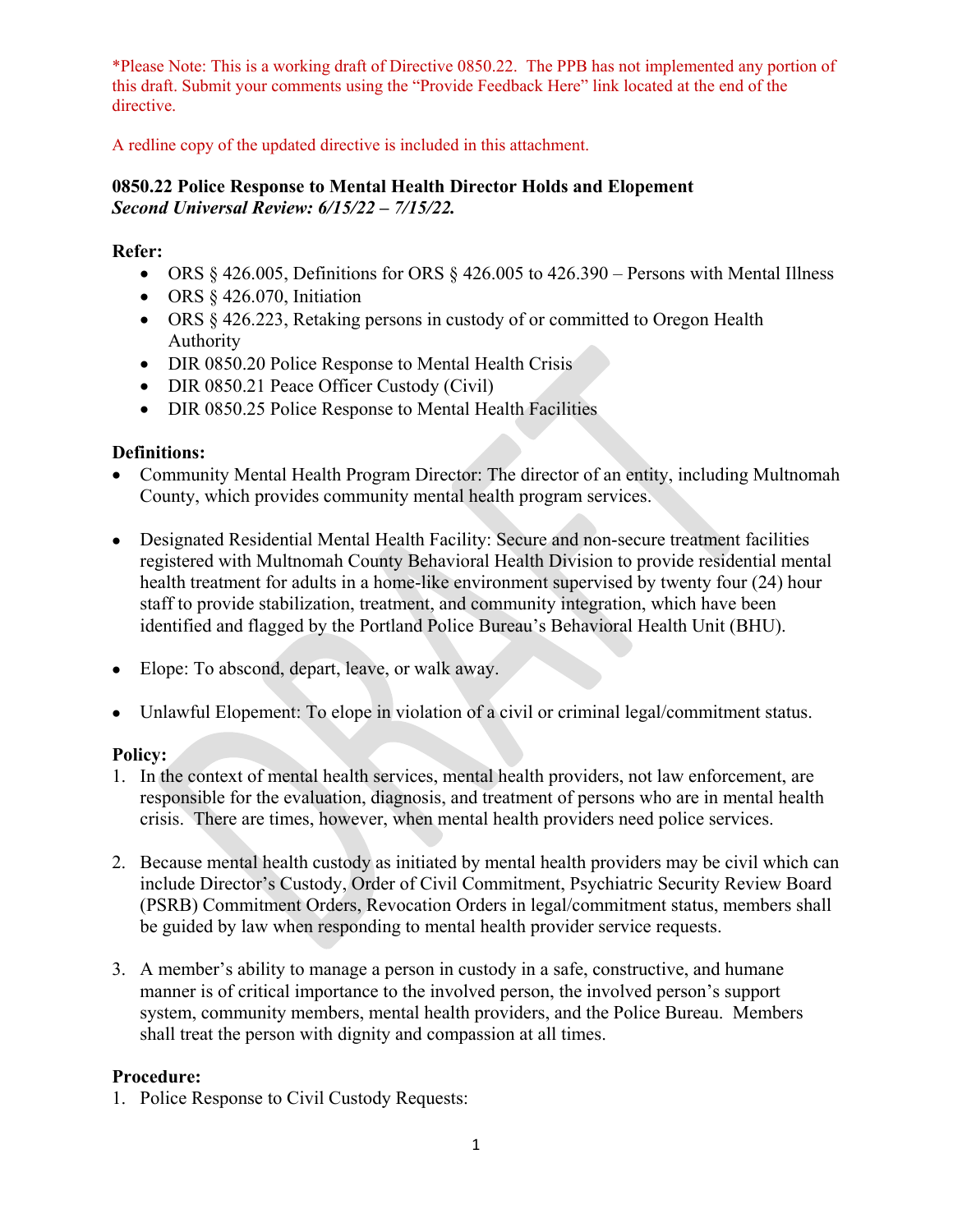A redline copy of the updated directive is included in this attachment.

- 1.1. Community Mental Health Program Director's Custody:
	- 1.1.1. Members shall take a person into custody when the Community Mental Health Program Director, or designee, notifies the member that the Director has probable cause to believe that the person is dangerous to self or to any other person.
	- 1.1.2. When assisting a community mental health program director or designee as defined in ORS § 426.005 (1) (a) with taking a person into custody (Director's Custody), members shall:
		- 1.1.2.1. Determine if taking civil custody of the person named on the Director's Custody Report may be achieved in a safe manner. Disengaging with a plan is a tactic that members may use when they determine that taking the person into custody under present circumstances may result in an undue safety risk to members, the involved person, and/or others. If they disengage, members shall notify a supervisor and then develop a plan to determine a safer time and method to take the person into civil custody. All appropriate police reports shall be completed documenting the details of this decision.
		- 1.1.2.2. If a member takes a person into custody, the member shall arrange for AMR transport to the secure evaluation facility, unless extraordinary circumstances warrant police transport.
		- 1.1.2.3. When necessary, members shall complete an appropriate police report and mental health mask documenting the civil custody or Director's Hold.
- 1.2. Unlawful Elopement from a Mental Health Facility or Hospital:
	- 1.2.1. If a person is being held on a Notice of Mental Illness (NMI) and elopes without permission from a facility, they have unlawfully eloped and members may be contacted to bring that person back to the facility.
	- 1.2.2. If a person is on commitment status (e.g., Order of Commitment) and elopes without permission from a facility, they have unlawfully eloped and members may be contacted to bring that person back to the facility.
	- 1.2.3. In the above circumstances, members shall:
		- 1.2.3.1. Verify that the NMI or Order of Commitment exists. The facility should have a copy of the Order on location; otherwise, members may verify the NMI or Order with the Multnomah County Crisis Line.
			- 1.2.3.1.1. Criteria for court-ordered civil commitments are dictated by individual state laws. If a patient has eloped from a mental health facility in another state, members shall assess the person and act in accordance with Directive 0850.20, Police Response to Mental Health Crisis and/or Directive 0850.21, Peace Officer Custody (Civil). Members shall contact the reporting facility and notify them of the disposition.
		- 1.2.3.2. Determine if taking civil custody of the person named on the Order of Commitment may be achieved in a safe manner. Disengaging with a plan is a tactic that members may use when they determine that taking the person into custody under present circumstances may result in an undue safety risk to members, the involved person, and/or others. If they disengage, members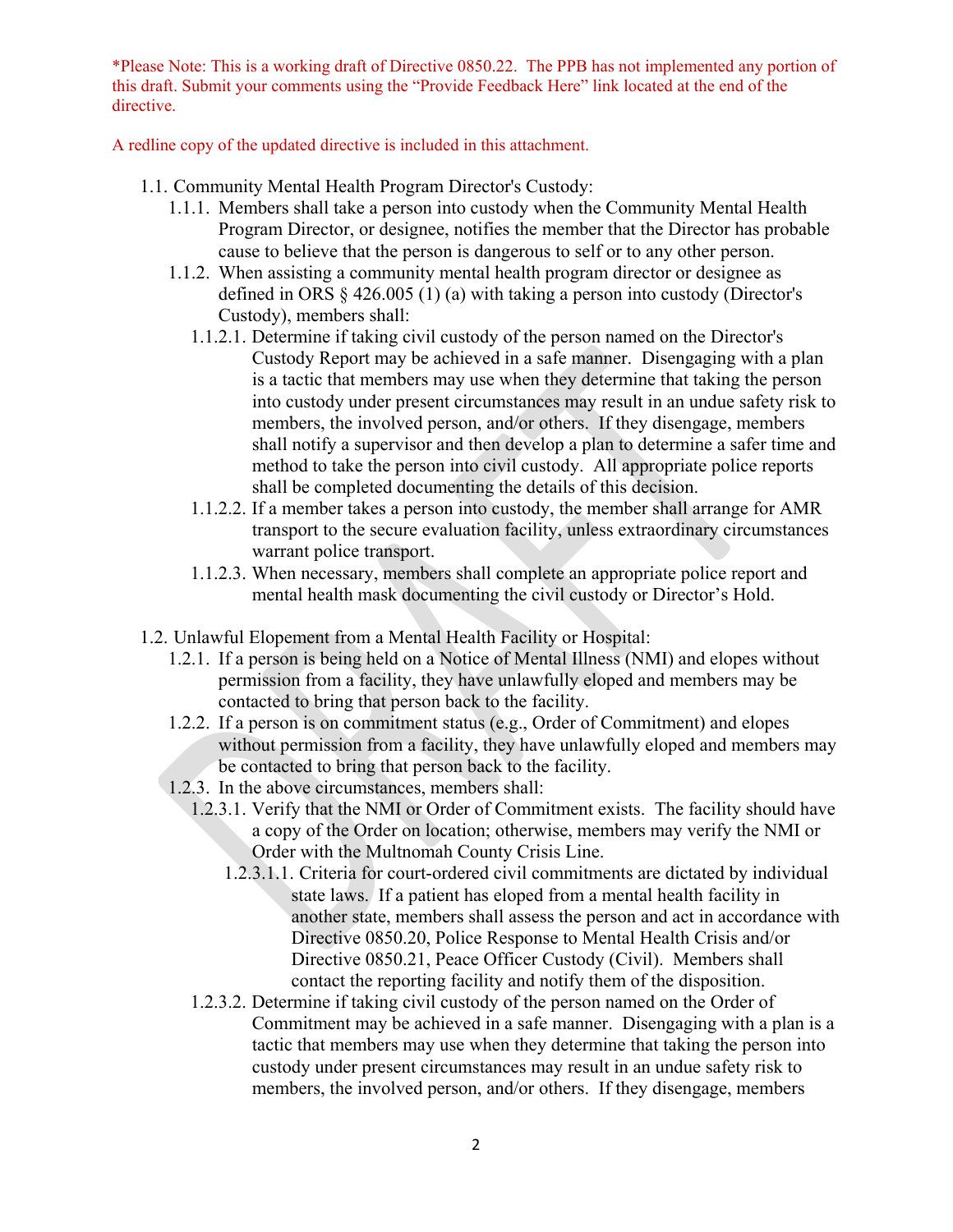A redline copy of the updated directive is included in this attachment.

shall notify a supervisor and then develop a plan to determine a safer time and method to take the person into civil custody.

- 1.2.3.3. Transport the named person back to the facility unless the member determines the person meets the criteria in Directive 0850.21, Peace Officer Custody (Civil).
- 1.2.3.4. Complete the appropriate police report and mental health mask documenting the incident and submit the report to a supervisor before the end of shift.
- 1.3. Elopement from a Mental Health Facility:
	- 1.3.1. If a person is not on commitment status (e.g., Order of Commitment) and elopes without permission from a facility, that person is free to leave.
	- 1.3.2. If a person wishes to voluntarily return to the facility, members may transport that person to the facility.
	- 1.3.3. Should members receive a call alleging the eloped person is deemed to be dangerous to self or others, members must assess the person in accordance with Directive 0850.20, Police Response to Mental Health Crisis and/or Directive 0850.21, Peace Officer Custody (Civil).
- 1.4. Member-Supervisor Coordinated Response Required:
	- 1.4.1. Warrants of Detention/Trial Visitation: During pre-trial civil commitment processes, a person with an alleged mental illness may be released into the community and be monitored by a civil commitment investigator. A civil warrant of detention may also be issued by a judge to take a person with mental illness into custody. Because the statutory authority to serve a warrant of detention rests with the Multnomah County Sheriff's Office, members shall not become involved in these activities unless called to an incident to assist a civil commitment investigator or civil deputy in fulfilling the investigator's or deputy's mission.
- 2. Police Response to Criminal Custody Requests:
	- 2.1. Psychiatric Security Review Board (PSRB) Revocation Orders:
		- 2.1.1. Under ORS § 161.375(4), the Psychiatric Security Review Board (PSRB) has the authority to take PSRB supervised persons into custody on Revocation Orders, which are comparable to arrest warrants and subject to the same rules.
		- 2.1.2. A member is notified of a PSRB Revocation Order through a PSRB Law Enforcement Data Systems (LEDS) message reading: "No Criminal Warrant, PSRB order for mandatory return to Oregon State Hospital." Members shall then:
			- 2.1.2.1. Take the person named in the Revocation Order into custody and notify a supervisor.
			- 2.1.2.2. Ensure the Oregon State Hospital Communications Center is notified; the phone number can be found in the PSRB LEDS message.
			- 2.1.2.3. Transport the person with one other member, to the Oregon State Hospital Communication Center and notify a supervisor of the transport.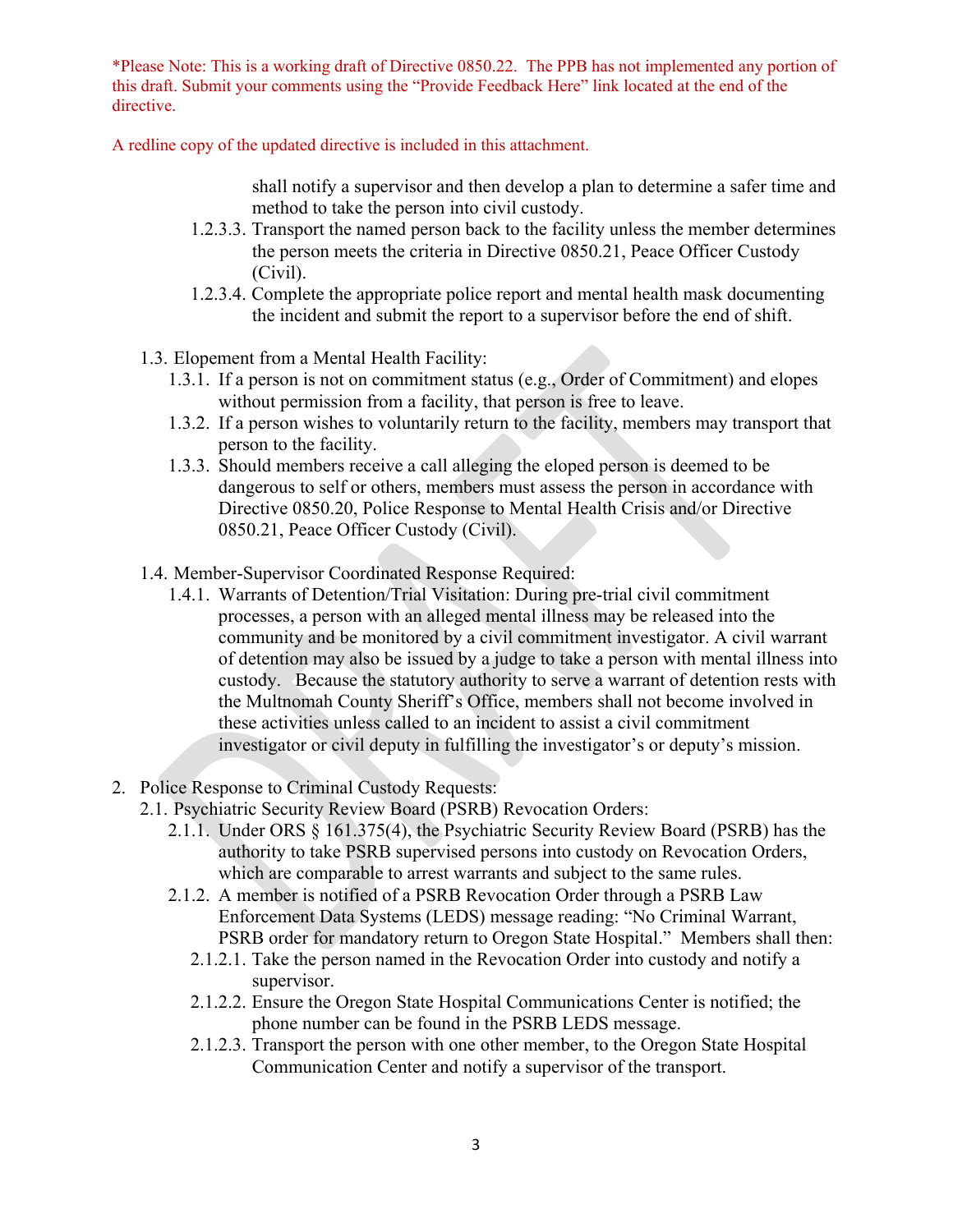A redline copy of the updated directive is included in this attachment.

- 2.1.2.4. If additional verification of Revocation Order is needed, the PSRB Executive Director may be contacted. The phone number can be found in the PSRB LEDS message.
- 2.1.2.5. Document the incident on an appropriate police report, complete all reporting requirements for a mental health crisis response, and submit the information to a supervisor before the end of shift.
- 2.2. Unlawful Elopement from PSRB:
	- 2.2.1. If a person is under the jurisdiction of the PSRB and elopes without permission from a facility, they have unlawfully eloped and members may be contacted to bring that person back to the facility. ORS  $\S$  161.336(4)(a). Under such circumstances, members shall:
		- 2.2.1.1. Verify the person is under the jurisdiction of the PSRB. The facility should have a copy of the Order on location; otherwise members may verify the Order within LEDS.
		- 2.2.1.2. Determine if taking custody of the person named on the PSRB Order may be achieved in a safe manner. Disengaging with a plan is a tactic that members may use when they determine that taking the person into custody under present circumstances may result in an undue safety risk to members, the involved person, and/or others. If they disengage, members shall notify a supervisor and then develop a plan to determine a safer time and method to take the person into custody.
		- 2.2.1.3. Transport the named person back to the facility unless the member determines the person meets the criteria in Directive 0850.21, Peace Officer Custody (Civil).
		- 2.2.1.4. Complete the appropriate police report and mental health text template documenting the incident and submit the report to a supervisor before the end of shift.
- 3. Police Response to Civil or Criminal Custody Requests: Escape from an Oregon State Hospital:
	- 3.1. If the superintendent of an Oregon State Hospital issues an escape warrant for the apprehension and return of a person, members shall:
		- 3.1.1. Verify the identity of the person in LEDS.
		- 3.1.2. Take the named person into custody and notify a supervisor.
		- 3.1.3. Ensure the Oregon State Hospital Communications Center is notified; the phone number can be found in the LEDS message.
		- 3.1.4. Transport, with one other member, the person to the Oregon State Hospital Communications Center and notify a supervisor of the transport.
		- 3.1.5. Document the incident on an appropriate police report and mental health mask and submit to a supervisor before the end of shift.
- 4. Supervisor Responsibilities: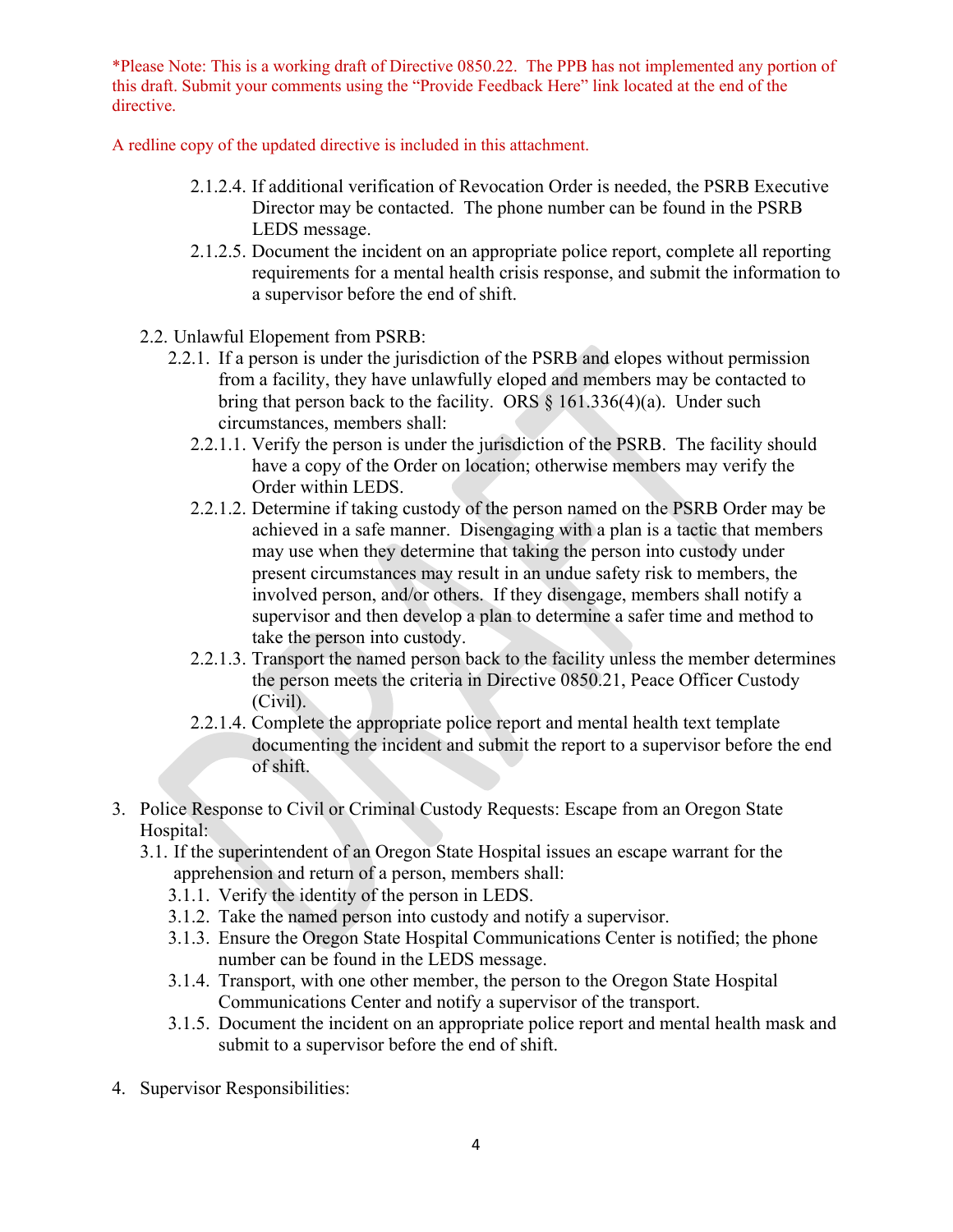A redline copy of the updated directive is included in this attachment.

4.1. Supervisors shall ensure their members follow reporting requirements for the civil or criminal custody.

[Provide Feedback Here.](https://www.surveymonkey.com/r/2GGKJG6)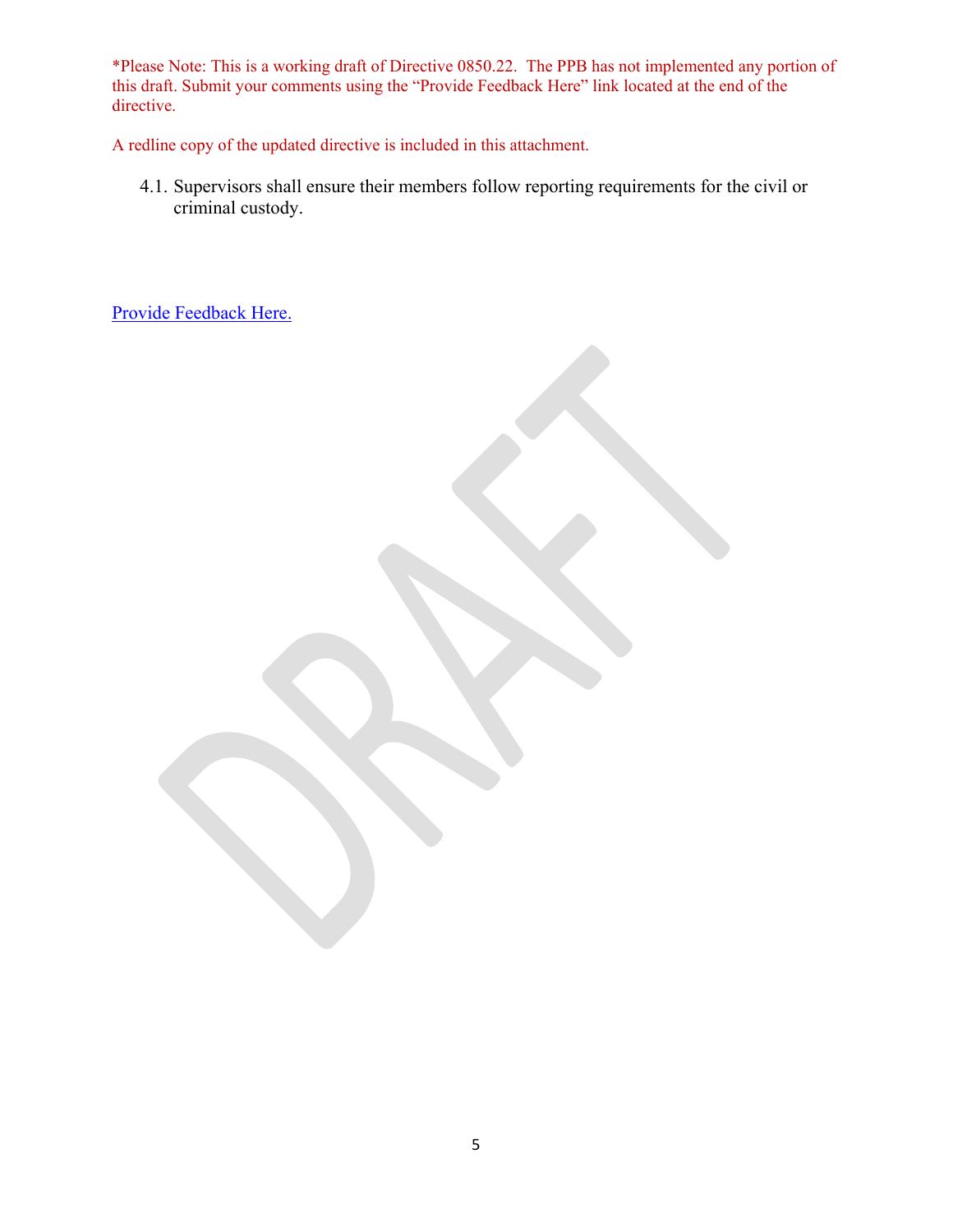# **0850.22 Police Response to Mental Health Director Holds and Elopement**

# **Refer:**

- ORS  $\S$  426.005, Definitions for ORS  $\S$  426.005 to 426.390 Persons with Mental Illness
- ORS § 426.070, Initiation
- ORS § 426.223, Retaking persons in custody of or committed to Oregon Health Authority
- DIR 8500850.20 Police Response to Mental Health Crisis
- DIR  $8500850.21$  Peace Officer Custody (Civil)
- DIR 8500850.25 Police Response to Mental Health Facilities

# **Definitions:**

- Community Mental Health Program Director: The director of an entity, including Multnomah County, which provides community mental health program services.
- Designated Residential Mental Health Facility: Secure and non-secure treatment facilities registered with Multnomah County MentalBehavioral Health and Addiction ServicesDivision to provide residential mental health treatment for adults in a home-like environment supervised by twenty four (24) hour staff to provide stabilization, treatment, and community integration, which have been identified and flagged by the Portland Police Bureau's Behavioral Health Unit (BHU).
- Elope: To abscond, depart, leave, or walk away.
- Unlawful Elopement: To elope in violation of a civil or criminal legal/commitment status.

# **Policy:**

- 1. In the context of mental health services, mental health providers, not law enforcement, are responsible for the evaluation, diagnosis, and treatment of persons who are in mental health crisis. There are times, however, when mental health providers need police services.
- 2. Because mental health custody as initiated by mental health providers may be civil which can include Director's Custody, Order of Civil Commitment, Psychiatric Security Review Board (PSRB) Commitment Orders, Revocation Orders in legal/commitment status, members shall be guided by law when responding to mental health provider service requests.
- 3. A member's ability to manage a person in custody in a safe, constructive, and humane manner is of critical importance to the involved person, the involved person's support system, community members, mental health providers, and the Police Bureau. Members shall treat the *individualperson* with dignity and compassion at all times.

# **Procedure:**

1. Police Response to Civil Custody Requests: 1.1. Community Mental Health Program Director's Custody: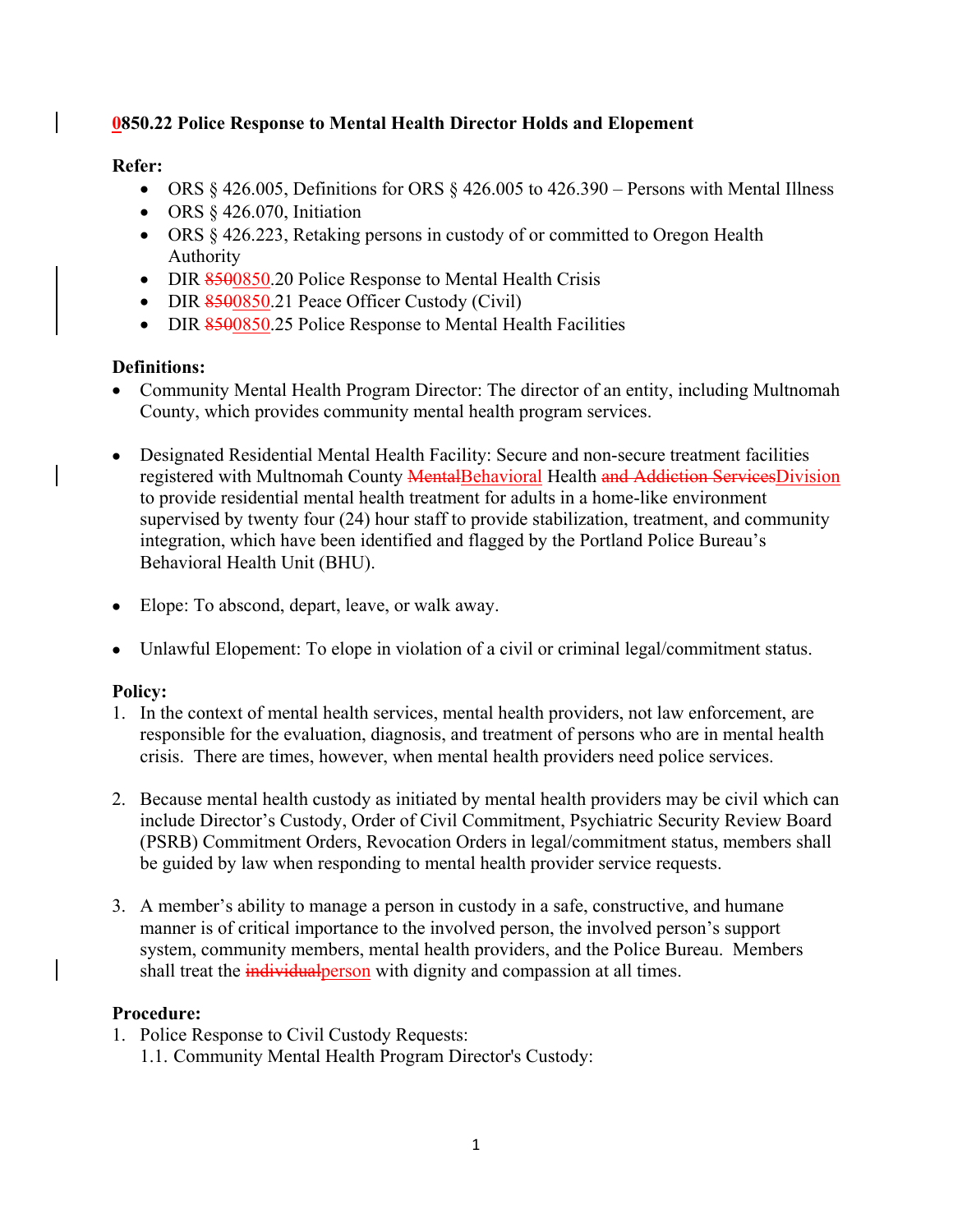- 1.1.1. Members shall take a person into custody when the Community Mental Health Program Director, or designee, notifies the member that the Director has probable cause to believe that the person is dangerous to self or to any other person.
- 1.1.2. When assisting a community mental health program director or designee as defined in ORS § 426.005 (1) (a) with taking a person into custody (Director's Custody), members shall:
	- 1.1.2.1. Determine if taking civil custody of the person named on the Director's Custody Report may be achieved in a safe manner. Delaying eustodyDisengaging with a plan is a tactic that members may be used if the member determinesuse when they determine that taking the person into custody under present circumstances may result in an undue safety risk to members, the involved person, and/or others. If delaying custody they disengage, members shall notify a supervisor and then develop a plan to determine a safer time and method to take the person into civil custody. AnAll appropriate police reportreports shall be completed documenting the details of this decision.
	- 1.1.2.2. If a member takes a person into custody, the member shall arrange for AMR transport to the secure evaluation facility, unless extraordinary circumstances warrant police transport.
	- 1.1.2.3. When necessary, members shall complete an appropriate police report and mental health mask documenting the civil custody or Director's Hold.
- 1.2. Unlawful Elopement from a Mental Health Facility or Hospital:
	- 1.2.1. If a person is being held on a Notice of Mental Illness (NMI) and elopes without permission from a facility, they have unlawfully eloped and members may be contacted to bring that person back to the facility.
	- 1.2.2. If a person is on commitment status (e.g., Order of Commitment) and elopes without permission from a facility, they have unlawfully eloped and members may be contacted to bring that person back to the facility.
	- 1.2.3. In the above circumstances, members shall:
		- 1.2.3.1. Verify that the NMI or Order of Commitment exists. The facility should have a copy of the Order on location; otherwise, members may verify the NMI or Order with the Multnomah County Crisis Line.
			- 1.2.3.1.1. Criteria for court-ordered civil commitments are dictated by individual state laws. If a patient has eloped from a mental health facility in another state, members shall assess the person and take actionact in accordance with Directive 8500850.20, Police Response to Mental Health Crisis and/or Directive 8500850.21, Peace Officer Custody (Civil). Members shall contact the reporting facility and notify them of the disposition.
		- 1.2.3.2. Determine if taking civil custody of the person named on the Order of Commitment may be achieved in a safe manner. Delaying eustodyDisengaging with a plan is a tactic that members may be used if the member determinesuse when they determine that taking the person into custody under present circumstances may result in an undue safety risk to members, the involved person, and/or others. If delaying custody they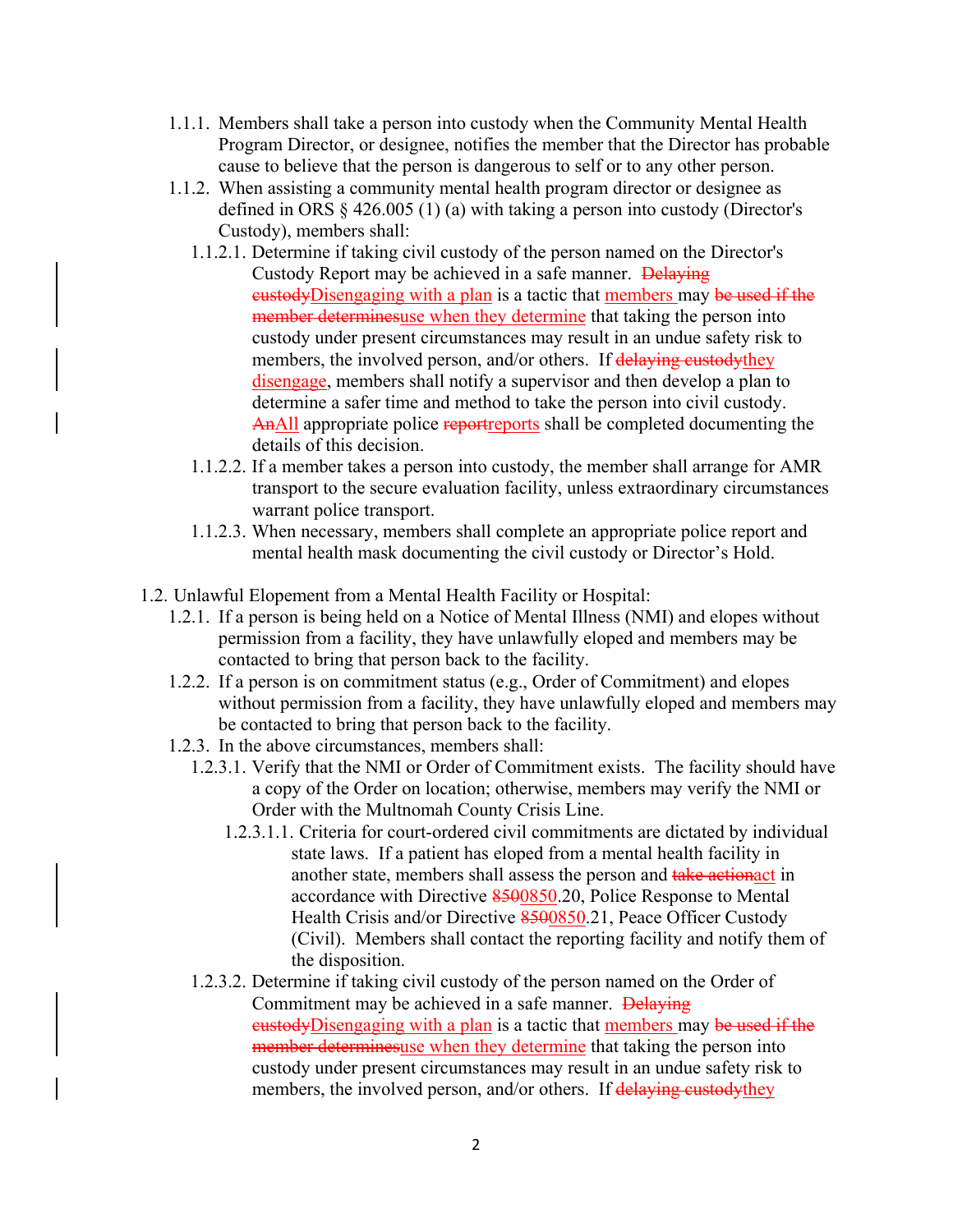disengage, members shall notify a supervisor and then develop a plan to determine a safer time and method to take the person into civil custody.

- 1.2.3.3. Transport the named person back to the facility unless the member determines the person meets the criteria in Directive 8500850.21, Peace Officer Custody (Civil).
- 1.2.3.4. Complete the appropriate police report and mental health mask documenting the incident and submit the report to a supervisor before the end of shift.
- 1.3. Elopement from a Mental Health Facility:
	- 1.3.1. If a person is not on commitment status (e.g., Order of Commitment) and elopes without permission from a facility, that person is free to leave.
	- 1.3.2. If a person wishes to voluntarily return to the facility, members may transport that person to the facility.
	- 1.3.3. Should members receive a call alleging the eloped person is deemed to be dangerous to self or others, members must assess the person in accordance with Directive 8500850.20, Police Response to Mental Health Crisis and/or Directive 8500850.21, Peace Officer Custody (Civil).
- 1.4. Member-Supervisor Coordinated Response Required:
	- 1.4.1. Warrants of Detention/Trial Visitation: During pre-trial civil commitment processes, a person with an alleged mental illness may be released into the community and be monitored by a civil commitment investigator. A civil warrant of detention may also be issued by a judge to take a person with mental illness into custody. Because the statutory authority to serve a warrant of detention rests with the Multnomah County Sheriff's Office, members shall not become involved in these activities unless called to an incident to assist a civil commitment investigator or civil deputy in fulfilling the investigator's or deputy's mission.
- 2. Police Response to Criminal Custody Requests:
	- 2.1. Psychiatric Security Review Board (PSRB) Revocation Orders:
		- 2.1.1. Under ORS § 161.375(4), the Psychiatric Security Review Board (PSRB) has the authority to take PSRB supervised persons into custody on Revocation Orders, which are comparable to arrest warrants and subject to the same rules.
		- 2.1.2. A member is notified of a PSRB Revocation Order through a PSRB Law Enforcement Data Systems (LEDS) message reading: "No Criminal Warrant, PSRB order for mandatory return to Oregon State Hospital." Members shall then:
			- 2.1.2.1. Take the person named in the Revocation Order into custody and notify a supervisor.
			- 2.1.2.2. Ensure the Oregon State Hospital Communications Center is notified; the phone number can be found in the PSRB LEDS message.
			- 2.1.2.3. Transport the person with one other member, to the Oregon State Hospital Communication Center and notify a supervisor of the transport.
			- 2.1.2.4. If additional verification of Revocation Order is needed, the PSRB Executive Director may be contacted. The phone number can be found in the PSRB LEDS message.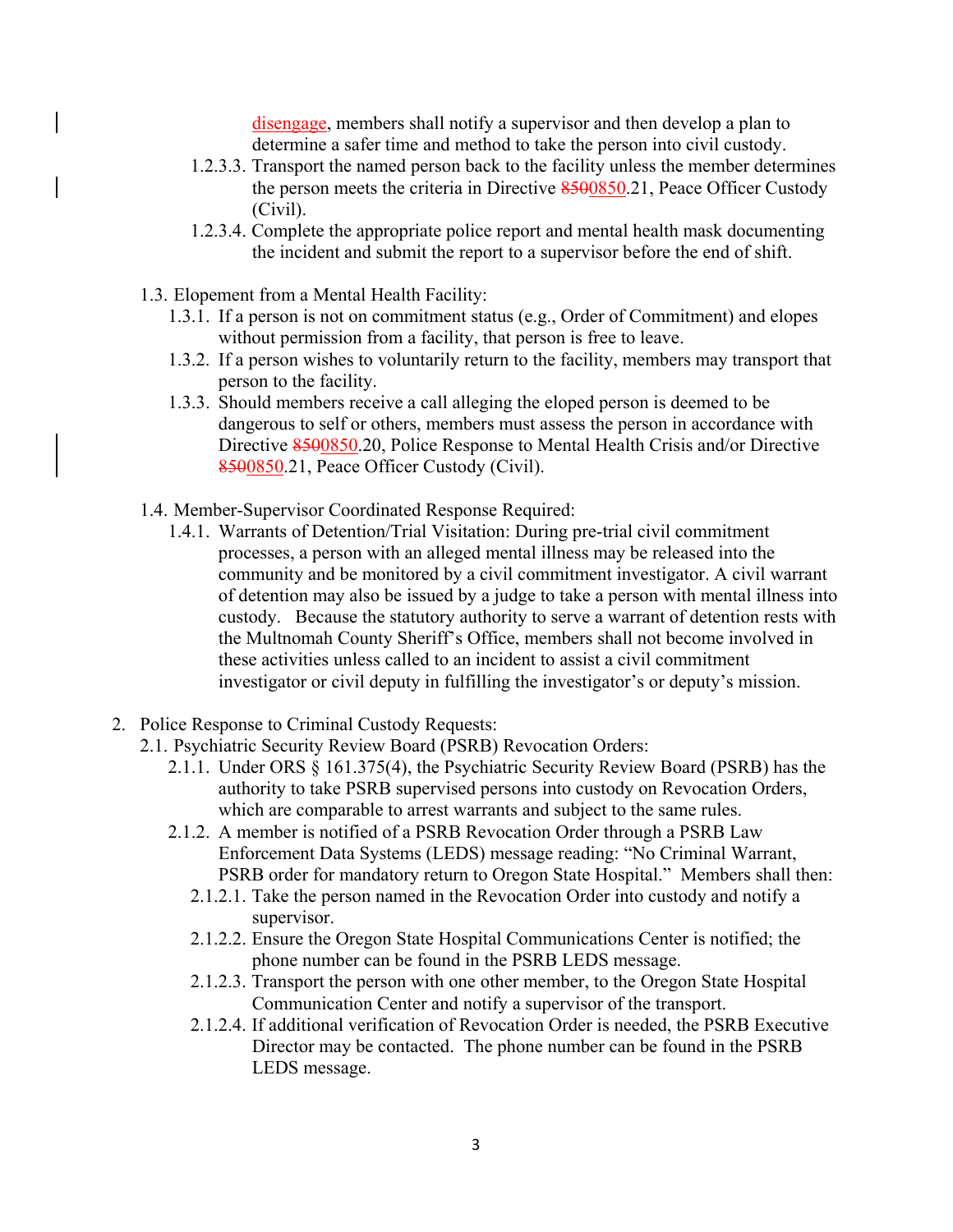- 2.1.2.5. Document the incident on an appropriate police report, complete all reporting requirements for a mental health crisis response, and submit the information to a supervisor before the end of shift.
- 2.2. Unlawful Elopement from PSRB:
	- 2.2.1. If a person is under the jurisdiction of the PSRB and elopes without permission from a facility, they have unlawfully eloped and members may be contacted to bring that person back to the facility. ORS  $\S$  161.336(4)(a). Under such circumstances, members shall:
		- 2.2.1.1. Verify the person is under the jurisdiction of the PSRB. The facility should have a copy of the Order on location; otherwise members may verify the Order within LEDS.
		- 2.2.1.2. Determine if taking custody of the person named on the PSRB Order may be achieved in a safe manner. Delaying custodyDisengaging with a plan is a tactic that members may be used if the member determinesuse when they determine that taking the person into custody under present circumstances may result in an undue safety risk to members, the involved person, and/or others. If delaying custodythey disengage, members shall notify a supervisor and then develop a plan to determine a safer time and method to take the person into custody.
		- 2.2.1.3. Transport the named person back to the facility unless the member determines the person meets the criteria in Directive 8500850.21, Peace Officer Custody (Civil).
		- 2.2.1.4. Complete the appropriate police report and mental health text template documenting the incident and submit the report to a supervisor before the end of shift.
- 3. Police Response to Civil or Criminal Custody Requests: Escape from an Oregon State Hospital:
	- 3.1. If the superintendent of an Oregon State Hospital issues an escape warrant for the apprehension and return of a person, members shall:
		- 3.1.1. Verify the identity of the person in LEDS.
		- 3.1.2. Take the named person into custody and notify a supervisor.
		- 3.1.3. Ensure the Oregon State Hospital Communications Center is notified; the phone number can be found in the LEDS message.
		- 3.1.4. Transport, with one other member, the person to the Oregon State Hospital Communications Center and notify a supervisor of the transport.
		- 3.1.5. Document the incident on an appropriate police report and mental health mask and submit to a supervisor before the end of shift.
- 4. Supervisor Responsibilities:
	- 4.1. Supervisors shall ensure their members follow reporting requirements for the civil or criminal custody.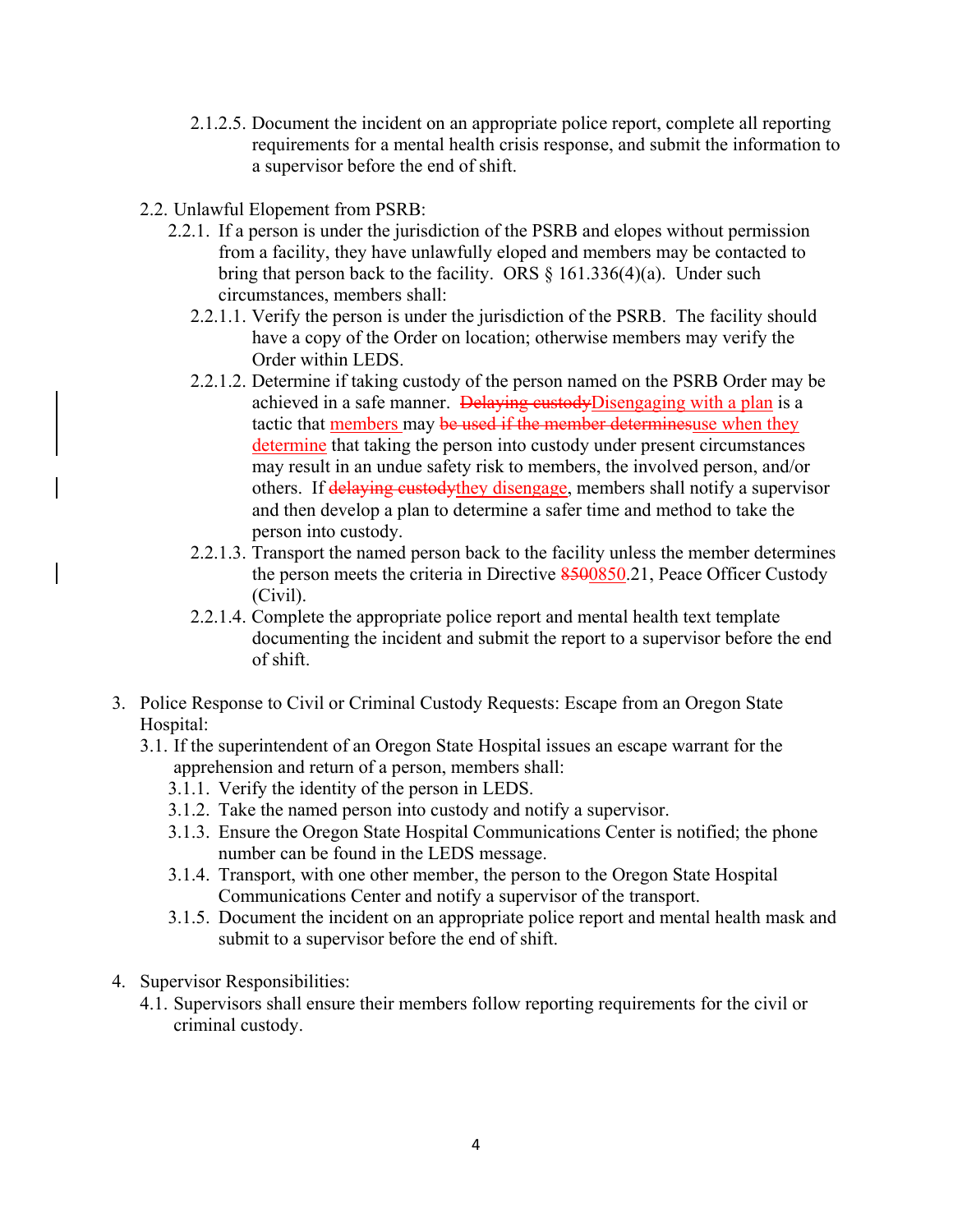# #1

### COMPLETE

**Collector:: Started: : Last Modified:: Time Spent::**  Web Link 1 (Web Link) Sunday, January 16, 2022 2:36:18 PM Sunday, January 16, 2022 2:36:47 PM 00:00:29

Page 1

### **Q1**

Please provide feedback for this directive

- 1.1.2.2 Explicitly mentions AMR. Consider making this less specific to mention the county's contracted ambulance service provider, or whatever definition makes sense. AMR is currently contracted, but that is subject to change in the future; as recently as 2013 there has been chatter about having PF&R take over ambulance services.

- 1.1.2.3 - what is a mental health mask?

# **Q2**

**Respondent skipped this question**

Contact Information (optional - your name will be visible on PPB's website)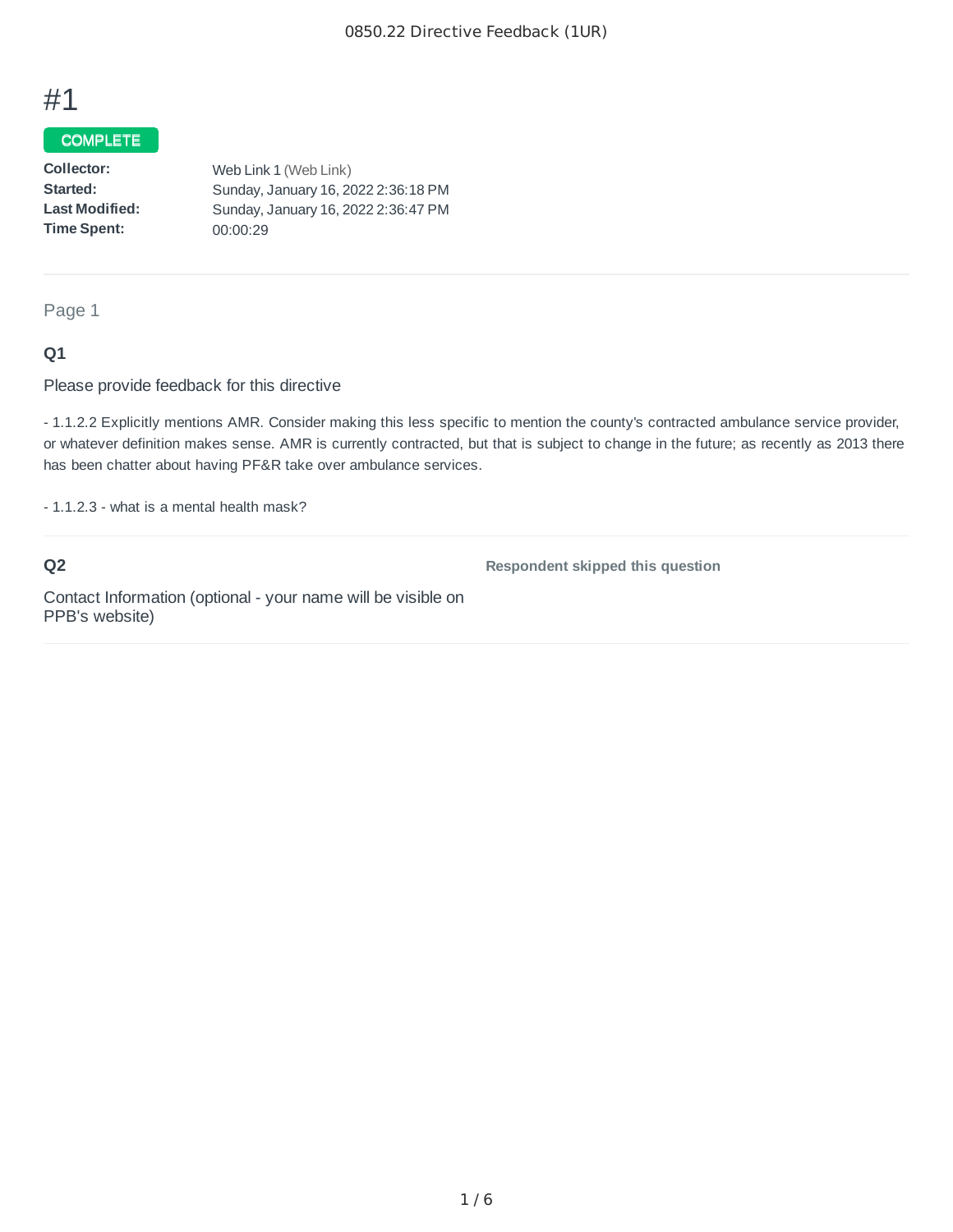# #2

# **COMPLETE**

| Web Link 1 (Web Link)               |
|-------------------------------------|
| Sunday, January 16, 2022 4:47:25 PM |
| Sunday, January 16, 2022 4:47:55 PM |
| 00:00:30                            |
|                                     |

Page 1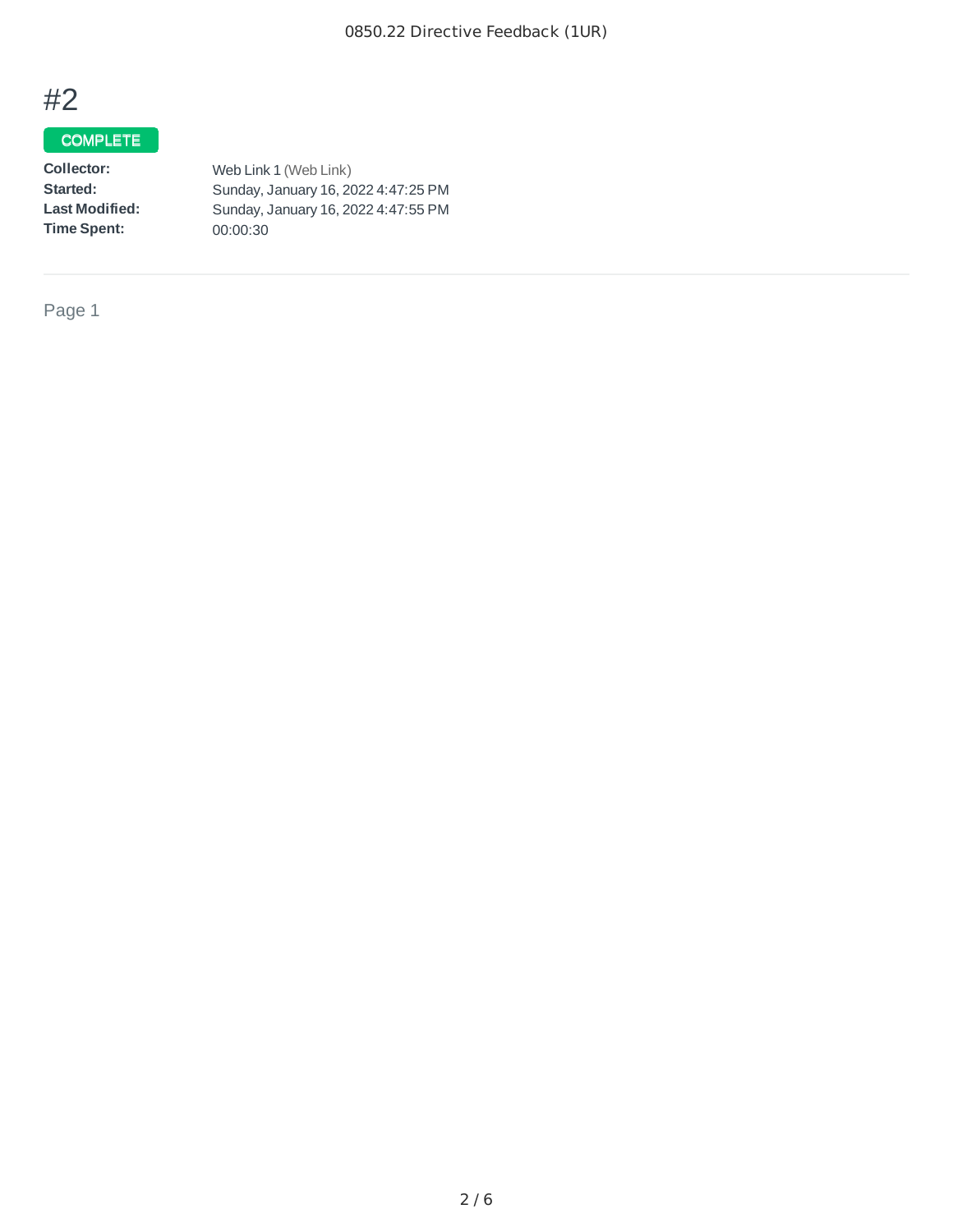## **Q1**

Please provide feedback for this directive

### COMMENTS ON MENTAL HEALTH, CUSTODY, IMMIGRATION AND OTHER DIRECTIVES, JANUARY 2022

To Chief Lovell, Capt. Parman, Lieutenant Morgan, PPB Policy Analysts, Compliance Officer/Community Liaison Team, Portland Committee on Community Engaged Policing, US Dept. of Justice, Citizen Review Committee and the Portland Police Bureau:

Below are Portland Copwatch's comments on the 13 of the 15 Directives posted for review in January . The "First Universal Review" is particularly challenging, not only because of the very short (15 day) timeline, but because it is difficult to know if the Bureau intends to make any changes to the policies. Because the public is presented with the policies as they currently exist, it is extremely challenging to determine if any changes were made between the last Second Universal Review and the present time. We strongly suggest that the Bureau include both (a) a statement of intent if there is a particular reason a Directive has been chosen and (b) a link to an existing implementation memo which might include a final redline of the previous iteration and the Bureau's reflections on public comments.

The wide variety of topics in this set of Directives is offset for us by the fact that we've made comments on all of them, except for 850.30 on Juveniles, previously. We've tried to indicate where the Bureau has made its (rare) changes reflective of our input. Otherwise, many of these comments are repeats of ones we made between January 2015 and January 2021.

Portland Copwatch (PCW) has chosen again not to comment on 660.32 Informant Processing because of the distasteful nature of such government-sponsored subterfuge, and 630.50 on Medical Aid, to which no changes have been made despite its previous posting in 2016.

We continue to ask that the Bureau add numbers or letters to the Definitions, Policy and Procedure sections to make them easier to reference. Our comments below refer to the Procedure section unless otherwise noted.

-------------

MENTAL HEALTH DIRECTIVES (last commented on April, 2020)

We begin with general comments we made when these Directives about Mental Health (850.20, 850.21, 850.22 and 850.25) were previously posted, updated here:

--Consistent Humanity Reminders: All four policies should reflect Policy Section 2 of 850.20 and Policy Section 1 of 850.25, which call on officers to treat people in mental health crisis "with dignity," "respect" (850.20) and "compassion" (850.25)-- "at all times" (also 820.25).

--References Mostly Fixed: We previously noted that all four Directives list "Definitions for ORS 426.005 to 426.390" in the Refer section and suggested the summary title "Persons With Mental Illness" be added. This was done in 850.20, 850.21 and 850.22. The summary title appears to be in the wrong place in 850.25.

--Memorize in Priority Order: We continue to believe the PPB should change its inadequate "ROADMAP" mnemonic for handling possible mental health crisis situations. The concept of "Patience" should not be the last item on the list. There are also two letter "A"s, with one standing for "Area Containment" and one for "Arrest Delayed," which can cause confusion. We suggested changing the mnemonic to "PD-MACRO," with the items listed as:

- \_\_Patience
- \_\_Disengagement
- \_\_More Resources
- \_\_Arrest Delayed
- \_\_Containment
- \_\_Request Specialized Units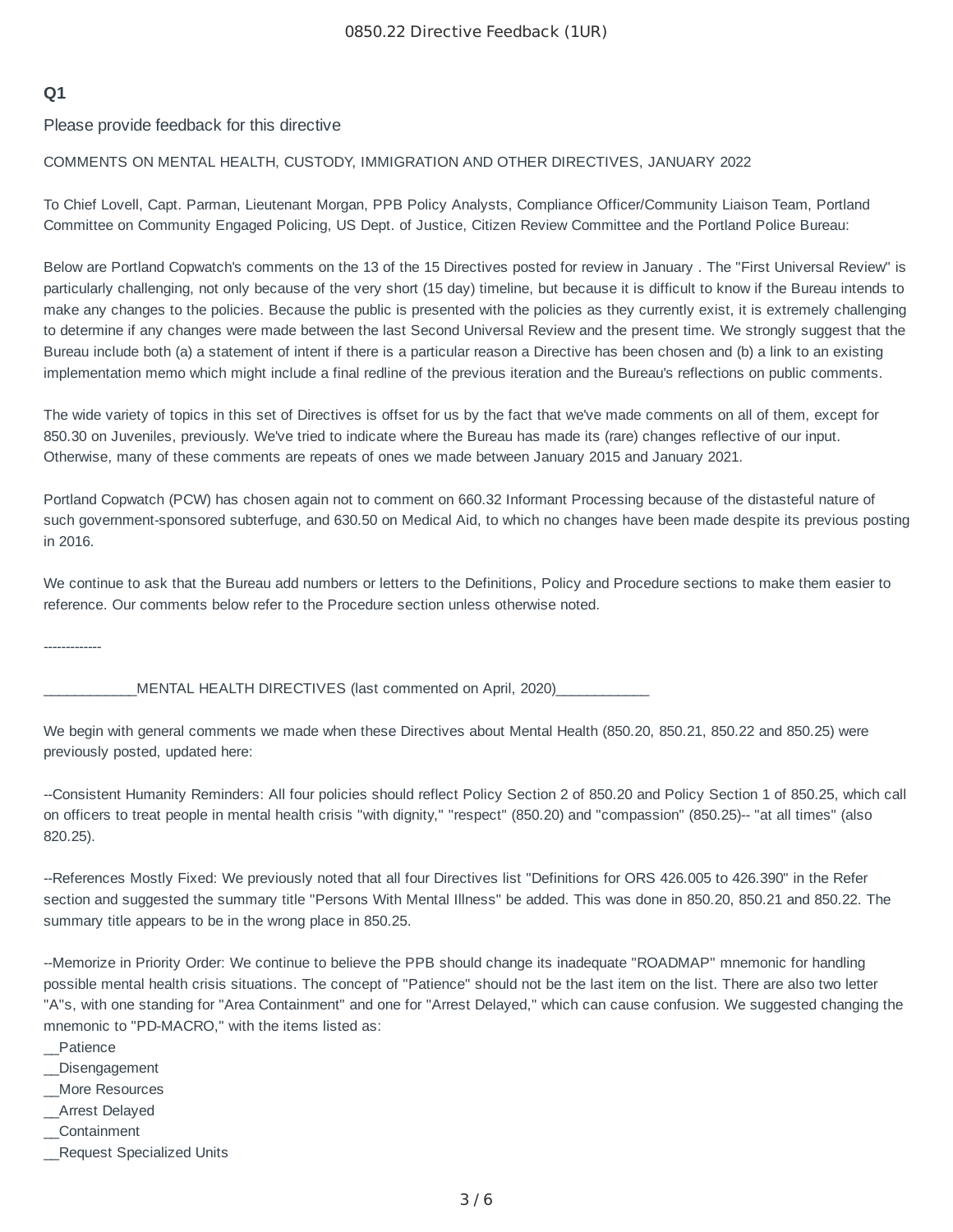### 0850.22 Directive Feedback (1UR)

Observe or use surveillance.

"PD" should be easy for officers to remember, even though locals know our Department is the PPB. We note here again that officers can use all of these tactics (as well as non-engagement) on someone regardless of whether that person is in mental health crisis as alternatives to using force.

--Be Generic to Avoid Problems: For a few reasons, the Bureau should not refer to AMR, the private company which contracts for ambulance services in the County, in its policies. We suggest using a generic term about ambulances, especially if the Fire Bureau or other agency might transport the individuals, or if AMR ever changes its name. The Bureau has already shown a willingness to do so when references to the Unity Center were replaced by the generic term "secure evaluation facility."

--De-escalation Not About Stopping Using High Force Levels: PCW continues to urge the Bureau to define the term "de-escalation" to mean calming a situation down using verbal and physical tactics, not for lowering the amount of force already being used on a suspect (which is mitigation of force).

Here are comments on the four individual policies drawn from earlier input.

-------------

### DIRECTIVE 850.22 POLICE RESPONSE TO MENTAL HEALTH DIRECTOR HOLDS AND ELOPEMENT

--Delayed Definition: As with Directive 850.21 (Civil Holds), the definition of "delayed custody" was cut. However, it is still used here in Sections 1.1.2.1 and 1.2.3.2.

--Cover Your Actions: A Section from a previous version requiring officers to verify the person ordering a hold has the proper authority was not reinstated, even though PCW pointed out this could present serious legal issues for the City and the Bureau.

--Set Firm Deadline: The requirement that a police report be filed by the end of shift has still not been put back into Section 1.1.2.3, though such a deadline is included in 1.2.3.4 and 2.2.1.4 on elopement, and 2.1.2.5 on revocation orders.

--Use Appropriate Language: We continue to express concern that Section 1.2 includes references to "Notice of Mental Illness" (NMI), which does not appear in the statute cited (ORS 426.070), and sounds like a "scarlet letter." A less broad term should be substituted. If NMI is a legal term, the Bureau should propose that the legislature change it.

--Free to Go in Other Circumstances: The Directive states a person voluntarily at a medical facility who elopes is "free to leave" (1.3.1)-- an idea we keep suggesting the PPB should include in other policies to ensure community members know when they are being detained or not.

--Add Direct Reference: We continue to believe an explicit statement should be added to this Directive saying "for information on interactions at mental health facilities, see Directive 850.25."

--Share Template Publicly: A blank copy of the "mental health text template" referred to in 2.2.1.4 should be available to the public for transparency's sake.

--When Are Reports Required?: Section 1.1.2.3 instructs officers to fill out reports "when necessary" but doesn't define what that means.

#### **CONCLUSION**

We recognize that the Directives development process has evolved since it began, particularly with the addition of redline versions and bli t t d i th S d U i l R i Th i till t b i d b ddi th i f ti t d i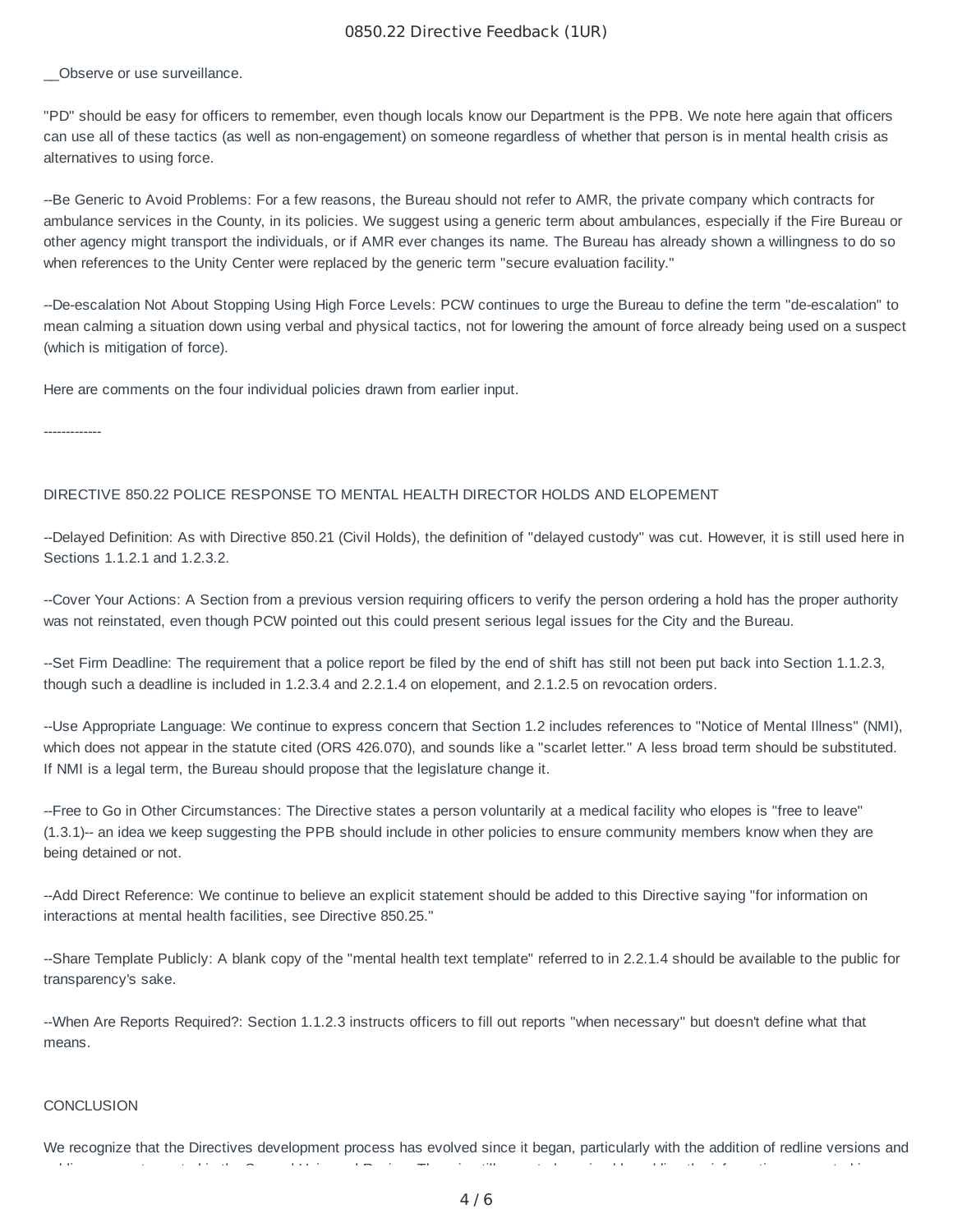### 0850.22 Directive Feedback (1UR)

public comments posted in the Second Universal Review. There is still more to be gained by adding the information suggested in our introduction and holding public meetings to exchange ideas about suggested changes. Several advisory bodies including the Citizen Review Committee, Portland Committee on Community Engaged Policing and Training Advisory Council all have a stake in various Directives, but the first two only meet once a month and the latter only meets every two months, so they can't easily meet the Bureau's deadlines for input.

Many of these policies could help reduce harm against vulnerable parts of our population. However, the incidents of use of deadly force against people in mental health crisis continues unabated, with at least three of eight people shot by the PPB in crisis in 2021. Notably, the last time the Bureau was involved in this many deadly force incidents was 2005. Yet after nine years of oversight by the US Department of Justice, it seems the ideas of de-escalation and other tactics outlined in these policies are thrown out the window because an officer or officers default to pulling firearms, pile on an agitated person, or using so-called "less lethal" weapons. The number one priority should always be respecting the dignity and humanity of the civilian and making sure everyone gets to go home safe at night-- whether or not a suspected mental health issue is at play.

We appreciate being invited to provide input into the Bureau's policies. Our goal at Portland Copwatch is that so long as there is a Police Bureau, its should be free of corruption, brutality and racism. We hope that our suggestions will help lead to such a culture.

--dan handelman (and other members of)

--Portland Copwatch

## **Q2**

Contact Information (optional - your name will be visible on PPB's website)

Name **Portland Copwatch**